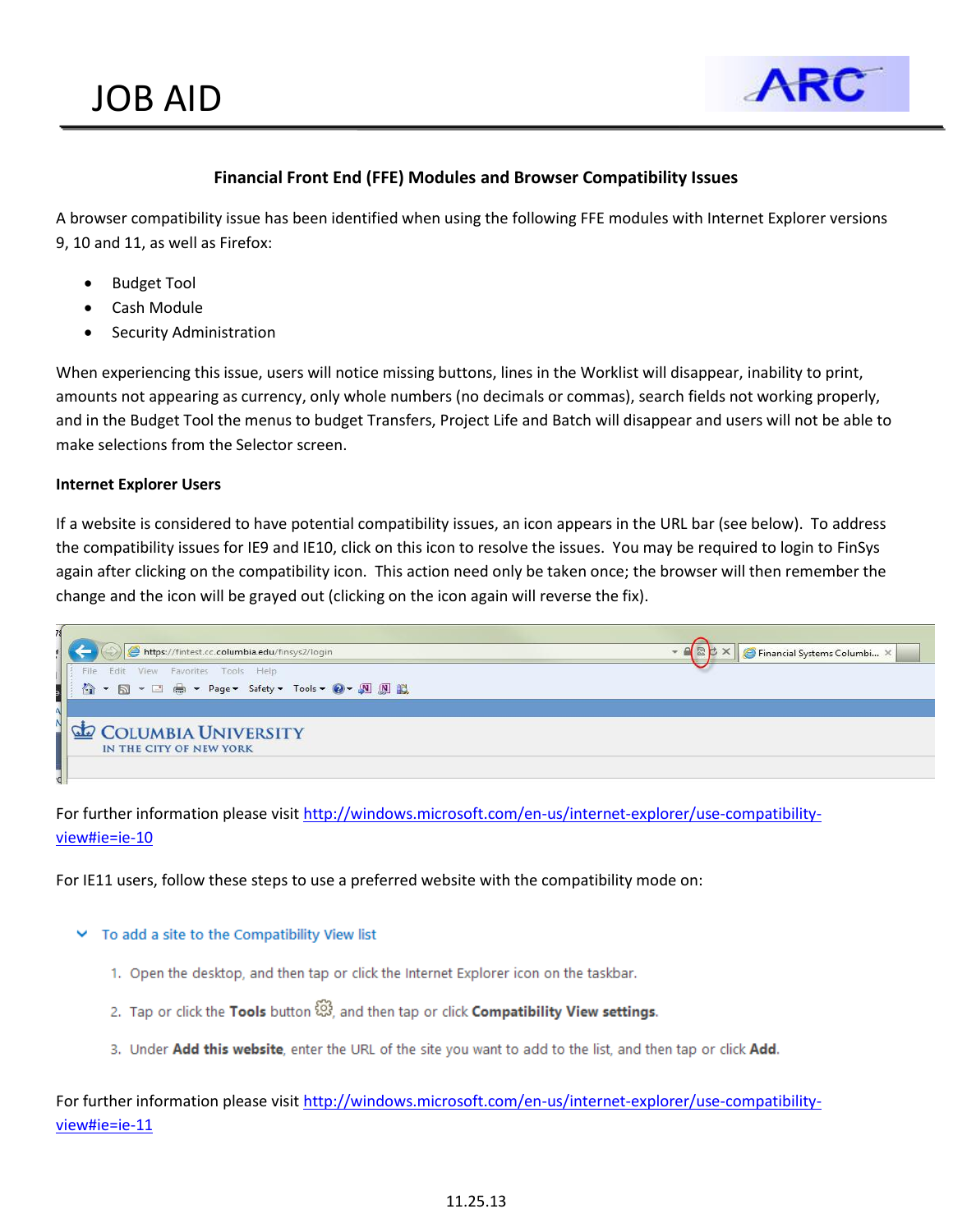# JOB AID



In addition, we recommend adding the URL of the FFE module you wish to use as a "Trusted Site". To do this:

- 1. Go to "Internet Options"
- 2. Click on the "Security" tab
- 3. Click on the "Trusted Sites" icon
- 4. Click on the "Sites" button
- 5. Add the URL of the particular FFE module (Budget Tool, Cash Module, Security Administration) that you wish to work with